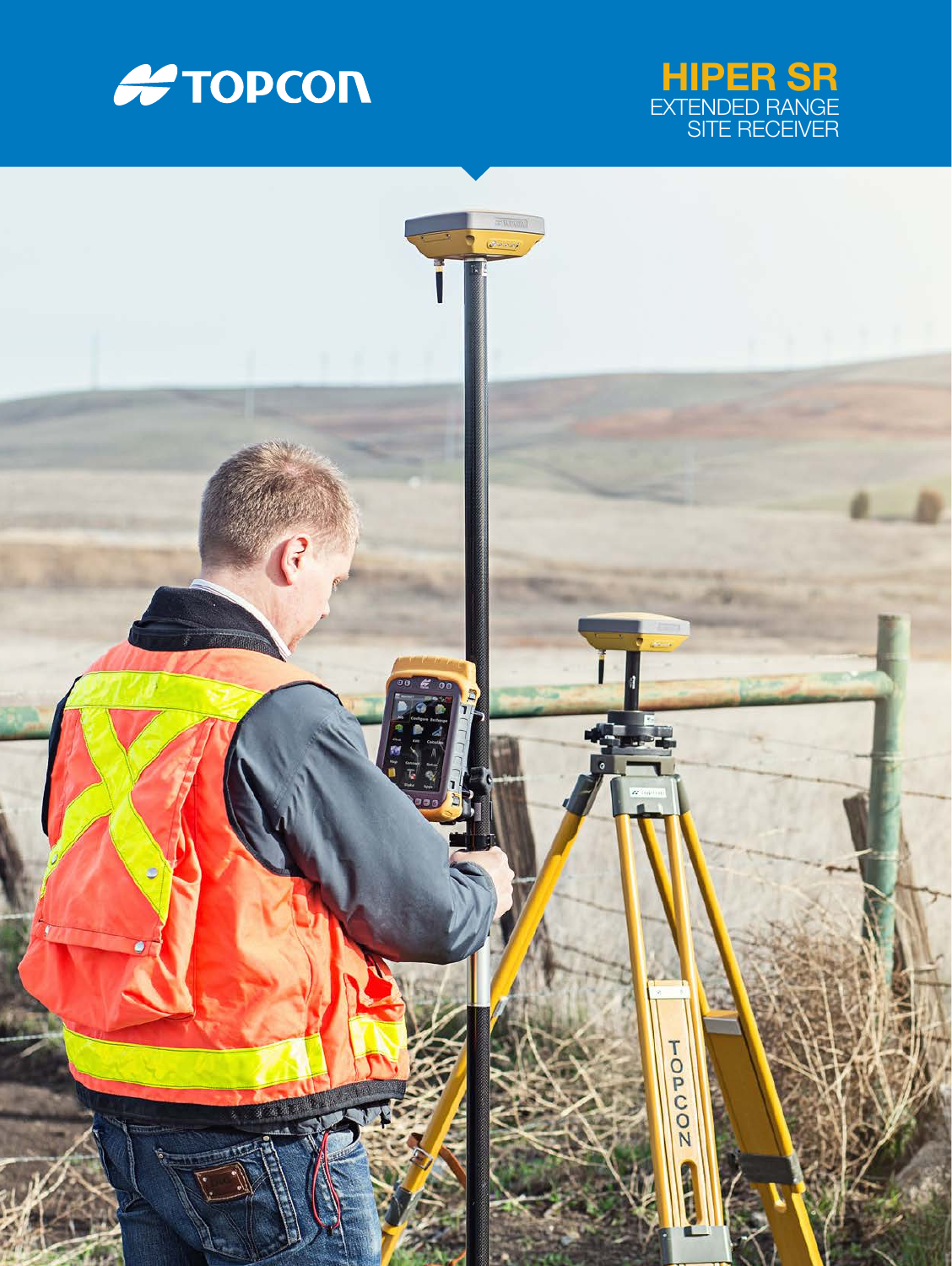

# Compact. Rugged. Advanced. Affordable.

- Universal Tracking Channel technology
- Advanced Fence Antenna™ technology
- Compact, lightweight, rugged and cable free design
- Fully integrated LongLink™ and cellular configuration (optional)
- Dual SIM card support

#### All the functionality needed, nothing more

Providing leading edge technology in a smart, rugged design, the HiPer SR receiver provides superior performance at an affordable price. The compact integrated design includes all-in-view satellite monitoring through Universal Tracking Channel (UTC) technology, industry leading Fence Antenna, sealed long-life power supply, and memory storage.

The HiPer SR comprises two different communication options including Topcon's innovative LongLink communication technology and integrated cellular module (optional).

With the HiPer SR, made in the USA means that you don't have to sacrifice durability and performance to have a versatile 3D job site system. HiPer SR – a compact lightweight receiver that is built to take the most intense environmental conditions and job site punishment.

In addition to ruggedness, the HiPer SR is the most versatile, configurable, compact receiver system available. Use just two units in many configurations, depending on the demands of the project site. Use as a job site base and rover with interference-free LongLink communication up to 300 m or base and rover with MAGNET Relay cellular communication RTK up to 35 km baselines.

A pair of HiPer SR receivers can also be used with internal SIM cards as network rovers with Topcon TopNET*live* GNSS Reference Network, two network rovers with internet capable field controllers, two dual frequency static receivers, or in conjunction with a robotic instrument for Hybrid Positioning. All these configurations from just two receivers that can fit into any laptop carrying bag.



### MAGNET® Relay service

In cellular mode, the global MAGNET Relay RTK service allows a HiPer SR receiver to be used as a mobile base hosting and "relaying" corrections for up to 10 rovers.

MAGNET Relay is an RTK forwarding service that allows users to broadcast in-field base stations to their own private Company Account within the MAGNET Enterprise secure service for distributing the base station RTK messages to their own rover receivers.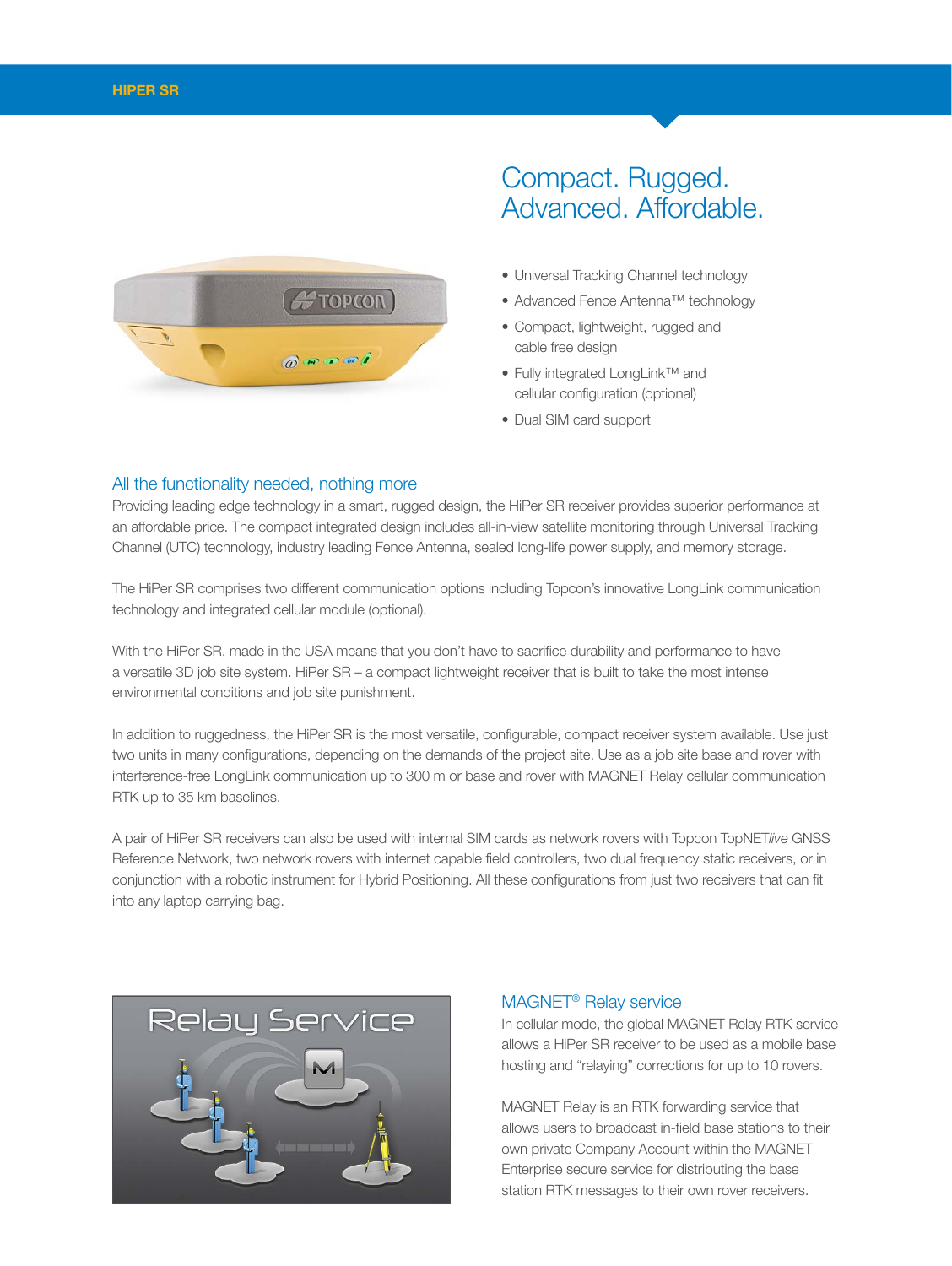